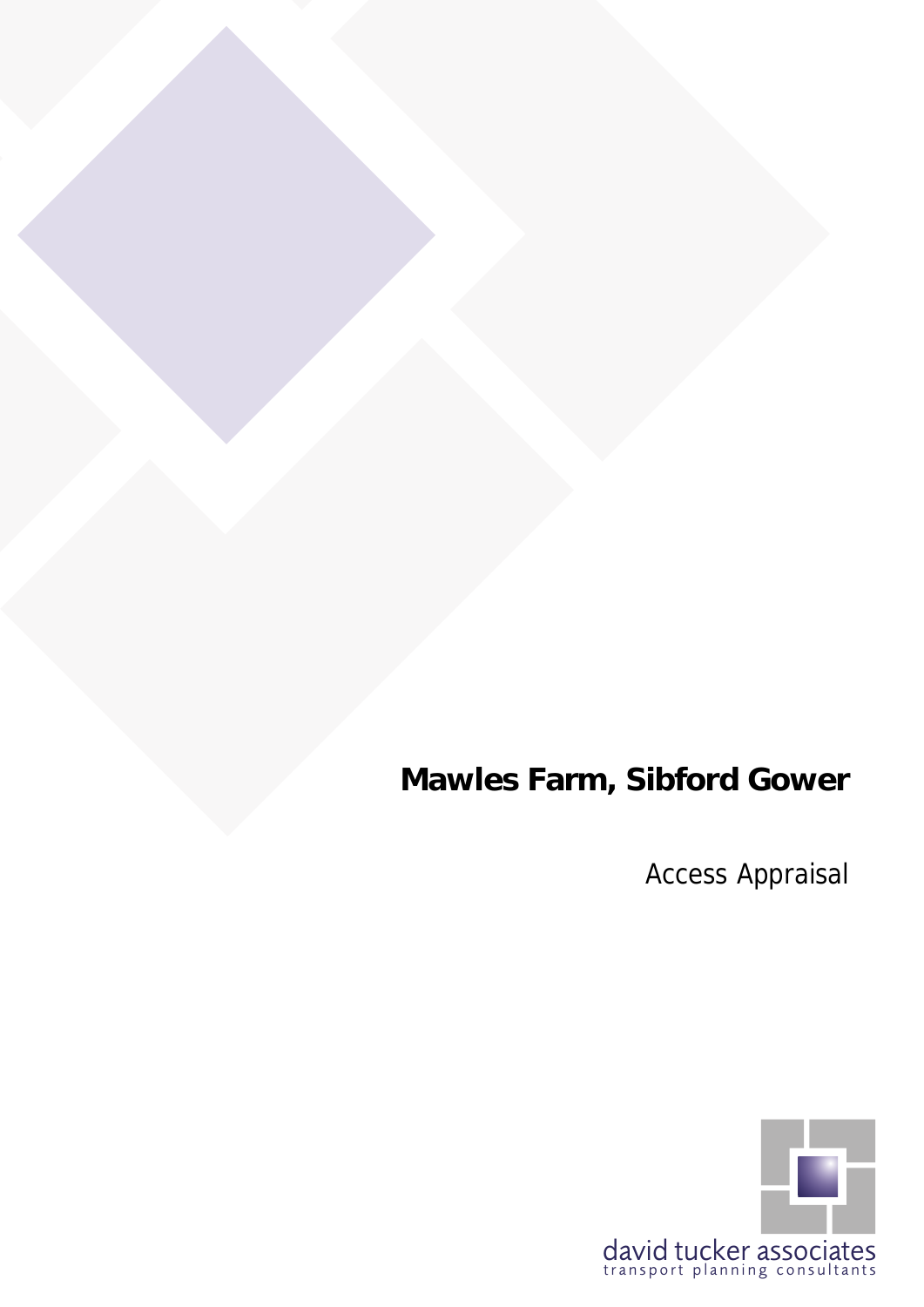

## **Mawles Farm, Sibford Gower**

### **Access Appraisal**

30th October 2019 RJM/21327-01b TAp

#### **Prepared by:**

#### **David Tucker Associates**  Forester House

Doctor's Lane Henley in Arden Warwickshire B95 5AW

Tel: 01564 793598 Fax: 01564 793983 inmail@dtatransportation.co.uk www.dtatransportation.co.uk

#### **Prepared for:**

**Mr and Mrs Oliver Broom**  Foxbury Upton **BANBURY** OX15 6HT

#### © **David Tucker Associates**

No part of this publication may be reproduced by any means without the prior permission of David Tucker Associates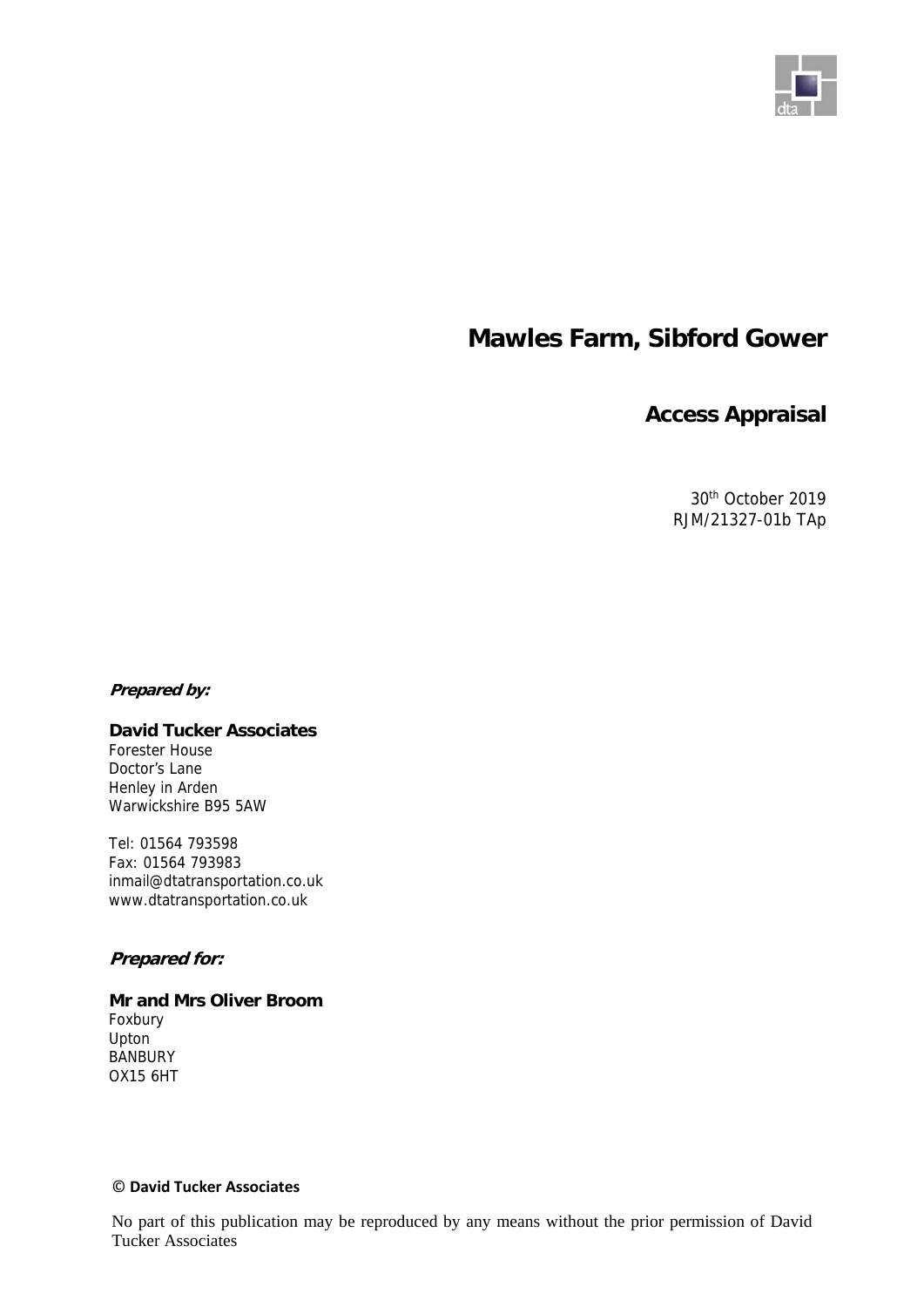

#### **1 Introduction**

- 1.1 David Tucker Associates has been commissioned to advise on the access implications of the proposed development of two dwellings at Mawles Farm, Main Street, Sibford Gower.
- 1.2 The development has been subject to pre -application advice from Cherwell District Council 19/00138/PREAPP and this was followed up with further pre-application advice from Oxfordshire County Council as the local highway authority.
- 1.3 A detailed appraisal has been carried out in accordance with prevailing guidance within Manual for Streets (and Manual for Streets 2) as to the suitability of the proposed access arrangements with respect to topographical considerations and prevailing traffic flow conditions. This is set out below.
- 1.4 A review of personal injury accident data demonstrates that there are no significant road safety issues within the village of Sibford Gower and in proximity to the proposed development site.
- 1.5 Ultimately the appropriateness of a proposal is contingent upon compliance of an individual site to the prevailing development policies where they relate to transport. These include the policies set out in the National Planning Policy Framework, from which the principle tests in transport planning terms are at paragraph 108 and 109 relating to sustainable travel, access and transport impact. These are considered through this appraisal which concludes that the proposed arrangement is in line with current design guidance as set out in Manual for Streets and wholly appropriate to support the level of development proposed.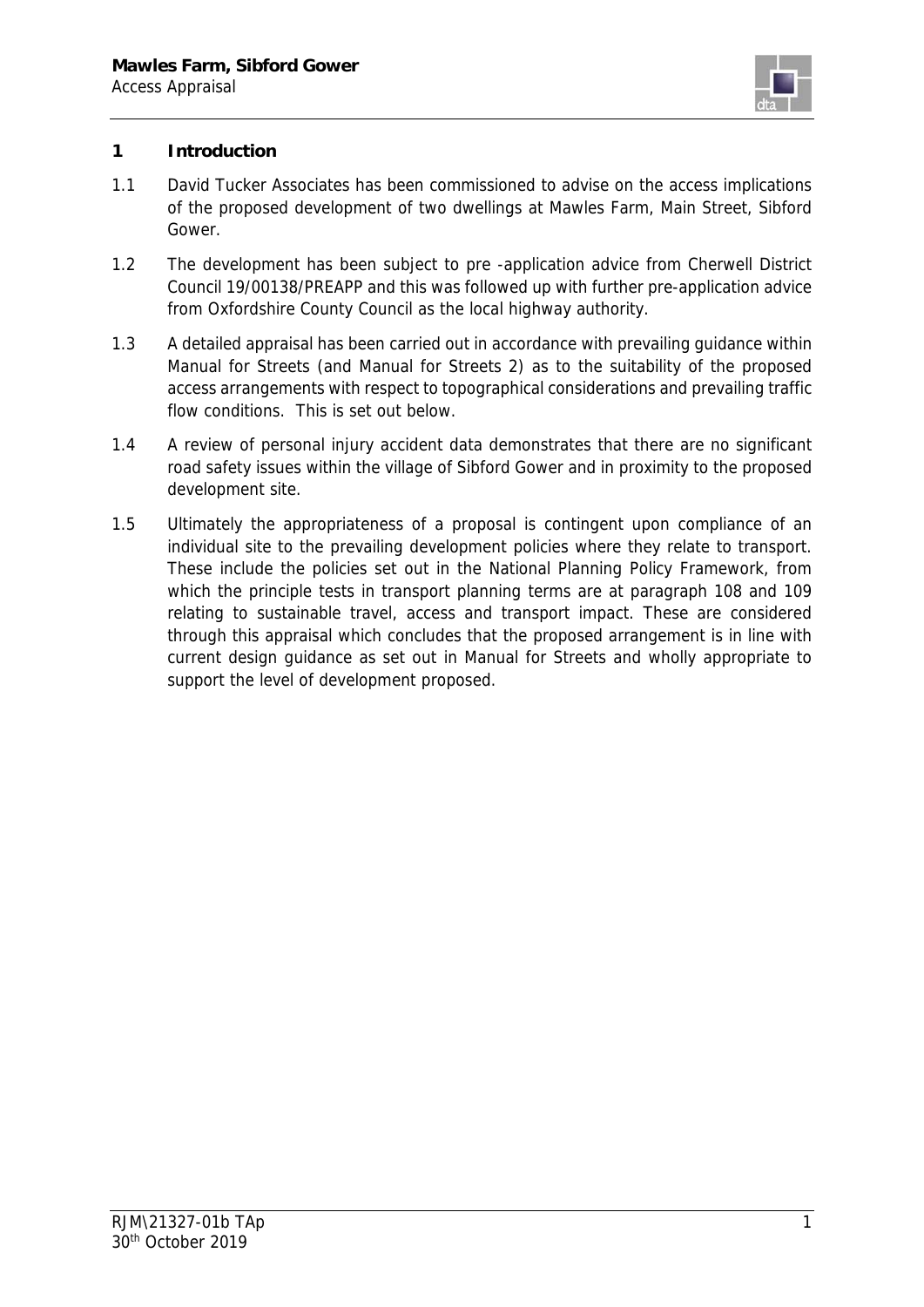

#### **2 Existing Conditions**

- 2.1 The site is centrally located in the village of Sibford Gower. There are two main streets within Sibford Gower. These are Pound Lane/Colony Road which runs north-south and Main Street which runs east-west (perpendicular to Pound Lane).
- 2.2 The site is located in the northeast quadrant of the cross road between Main Street and Pound Lane. There are existing farm buildings on the site.
- 2.3 At the Main Street Pound Lane junction, the Main Street arms are the minor arms and must give way to traffic on Pound Lane. At the junction Pound Lane is circa 5.5m wide but this tapers to the north to a single track road to the north of the village.
- 2.4 Pound Lane is reasonably straight in the horizontal plane. The vertical alignment too is relatively straight but rises from the cross roads at a gradient of 5-7% and the verges are banked. There is an existing access to the site onto Pound Lane. This is a gated farm access to the north of the existing buildings.
- 2.5 Main Street is subject to a 30mph speed limit. Main Street is variable in width where on-street parking spaces have been created to serve houses to the south of the street. There is an existing footway on the northern side of Main Street.
- 2.6 DfT records of personal injury collisions show no incidents in the vicinity of the access within the last 20 years.
- 2.7 A topographical survey has been undertaken to confirm the geometry and available visibility.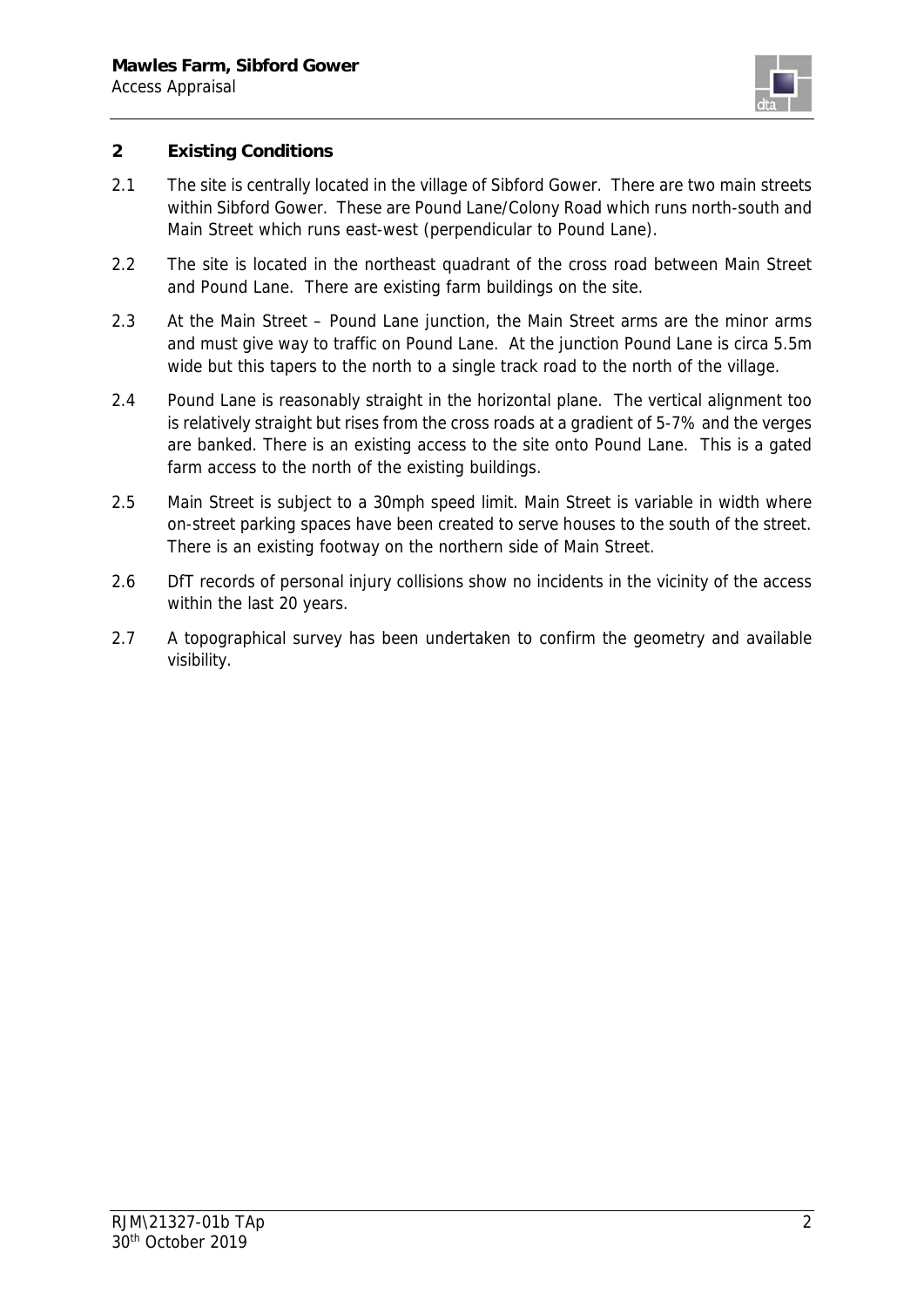

#### **3 Access Appraisal**

- 3.1 A new access onto Main Street is proposed as shown on **DTA Drawing 21327- 01b**. This would require the demolition of an existing concrete blockwork and stone wall which connects the two existing structures. The vehicular access would be centrally located within the over-widened gap created. The extents of the driveway are shown in blue at 3.6m wide, flared at the pavement crossover. The wider gap would increase the available visibility as well as allowing pedestrian inter-visibility splays onto the driveway.
- 3.2 Visibility from the access has been assessed from a 2.0m setback in accordance with MfS2 para 10.5.8 for slow speed situations when flows on the minor arm are low (here a single dwelling would generate 6-7 movements per day). MfS2 notes that some vehicles will need to cautiously nose out into traffic and hence the ability of drivers and cyclists to see this overhang from a reasonable distance and to manoeuvre around it without undue difficultly should be considered. Here there is an appropriate level of forward visibility in both directions and there is available width for manoeuvre within Main Street. In practice the majority of modern vehicles are front wheel drive with relatively short bonnet lengths hence the need to nose out would be very low.
- 3.3 Visibility to the right of 25.8m to the nearside kerbline commensurate with a dry weather 85%ile speed of 23.1mph. This increases to 33.6m to the nearside trackline edge (measured to 0.6m from the nearside kerbline) commensurate with a dry weather 85%ile speed of 27.6mph. In practice speeds to the right of the access at the end of the splay are likely to be significantly under both design speeds given the proximity to the junction with Pound Lane. The only unopposed (non-give way) movement is from Pound Lane north where vehicles turn through an 8m radius. This is equivalent to a 21.2kph (13.2mph) design speed where  $v^2/R = 56$  (ref MfS2 para 8.3.5).
- 3.4 Visibility to the left is relatively unconstrained given the straightness of the Main Street alignment. Whilst the attached access plan shows visibility to 43m commensurate with the 30mph speed limit in practice it will be constrained to less than this due to the Main Street geometry, character of the street and the presence of on-street parking to the east of the proposed access location.
- 3.5 Within the site the driveway would ramp up into the site as there is a differential in levels of around 1m. This would be achieved by a short ramp of up to 1 in 10 with appropriate transitions at the top and bottom of the slope.
- 3.6 The access would require the relocation of the school warning sign however this could be locally repositioned without materially altering its relationship with the school.
- 3.7 The above appraisal has been presented to Oxfordshire County Council who confirmed that:

Should an application arise from this Preapp and based upon the information supplied, OCC are unlikely to have objection to in principal to this proposal. The process for relocating the school warning sign is a relatively straightforward process. However any costs involved will have to be met by the applicant and not the Council.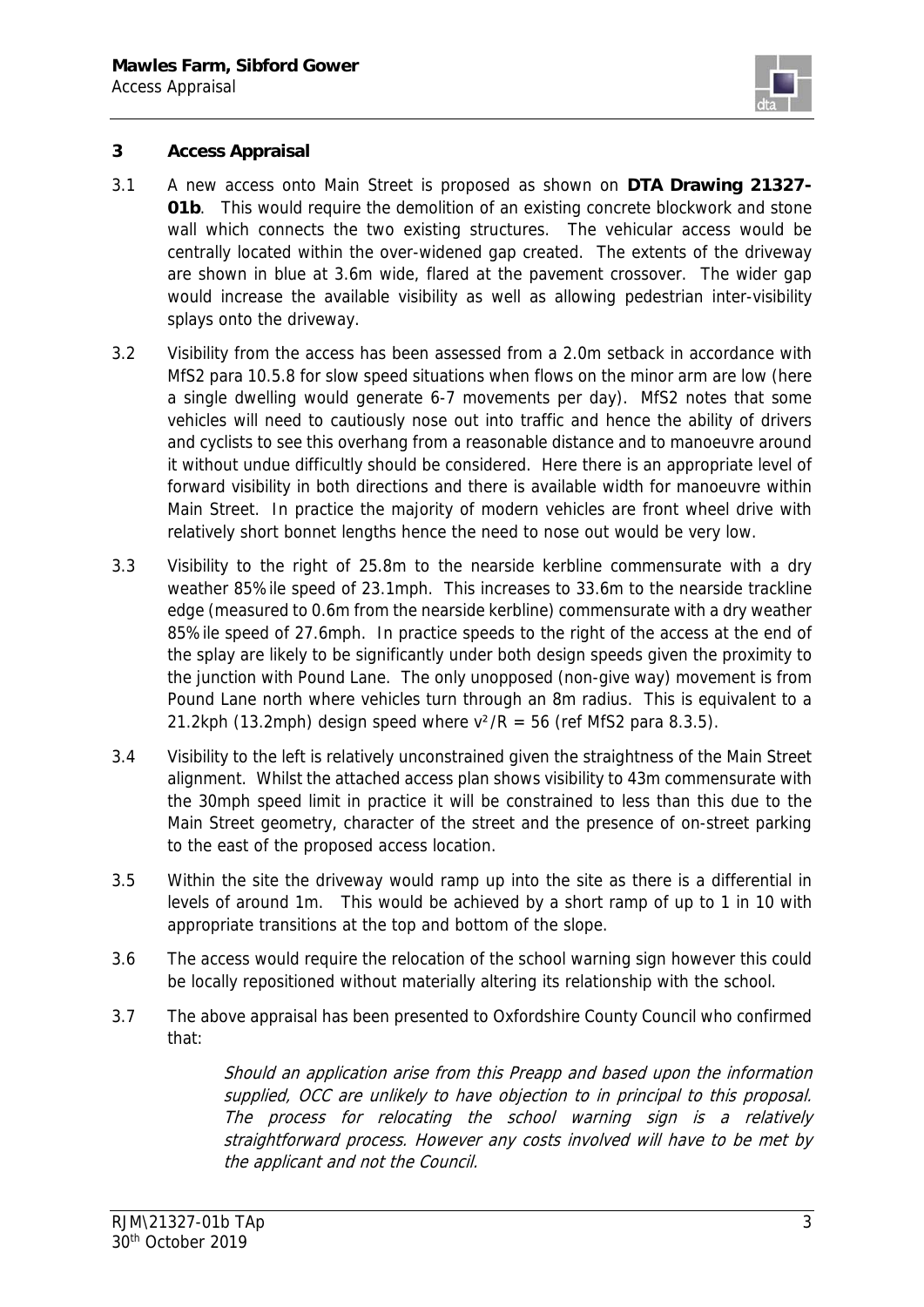

3.8 Observations in respect of visibility splays at the existing access are shown on the attached access plan on **DTA Drawing 21327-01b**. As part of the development scheme it is proposed to cut back vegetation and re-profile the bank in order to accommodate the necessary visibility splays.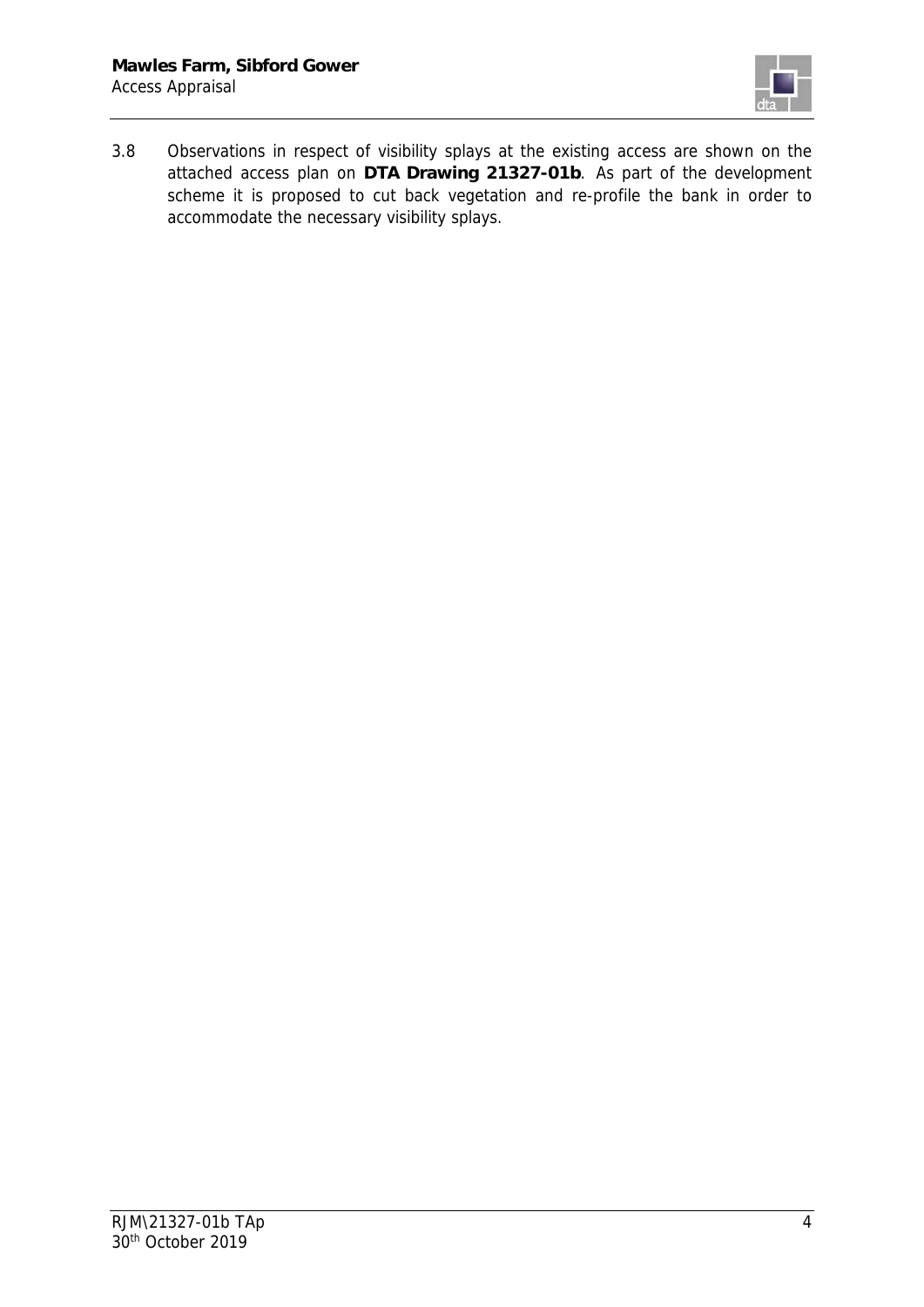

#### **4 Conclusion**

- 4.1 Detailed topographical and traffic surveys have been undertaken to inform a review of the access arrangements.
- 4.2 There have been no accidents reported at the existing access during the 20 year period for which data is published. Traffic speeds and volumes are low at this location.
- 4.3 Overall it is considered that the proposed arrangement is in line with current design guidance as set out in Manual for Streets and wholly appropriate to support the level of development proposed.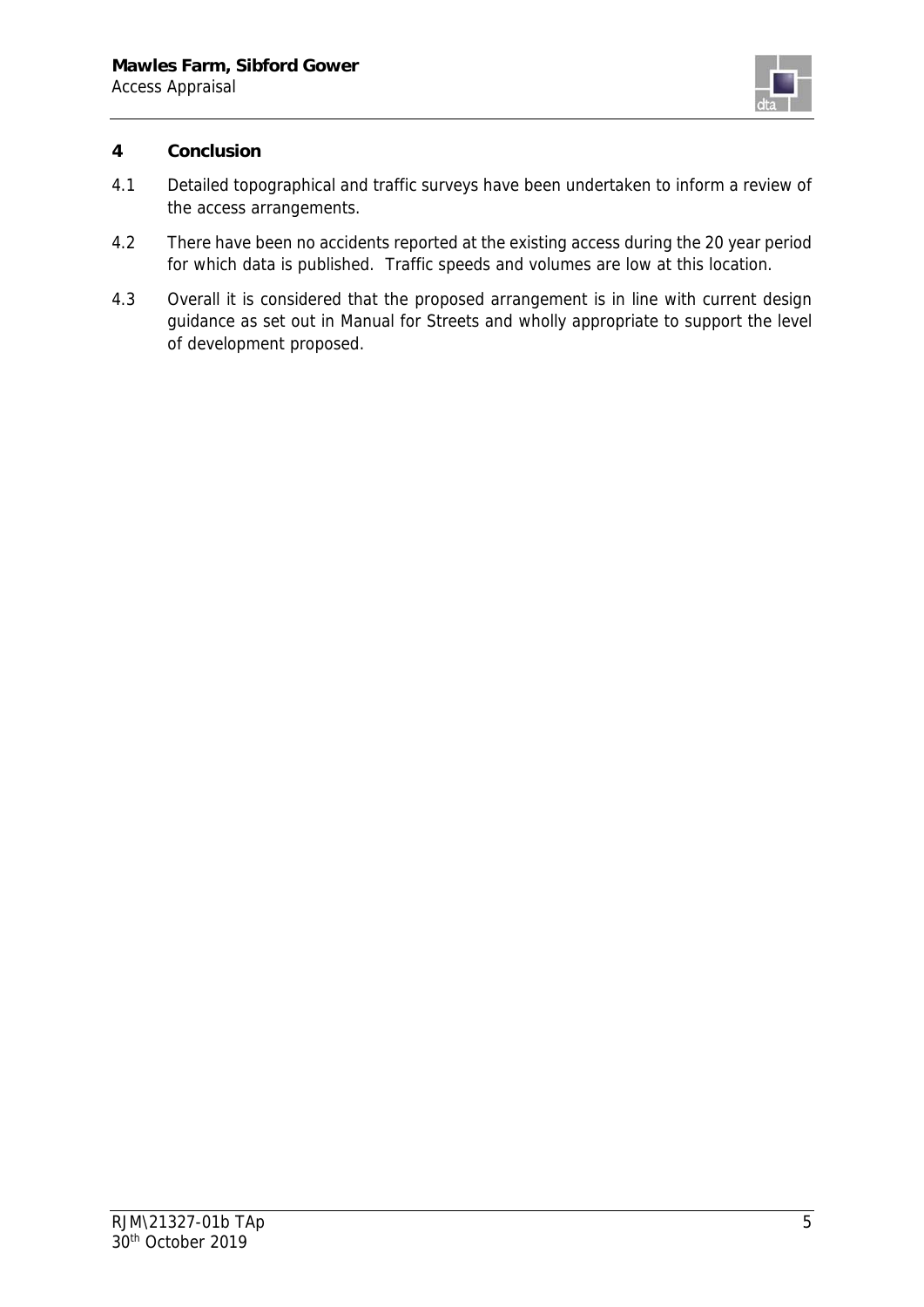

#### **APPENDIX A**

Site Access Appraisal Drawing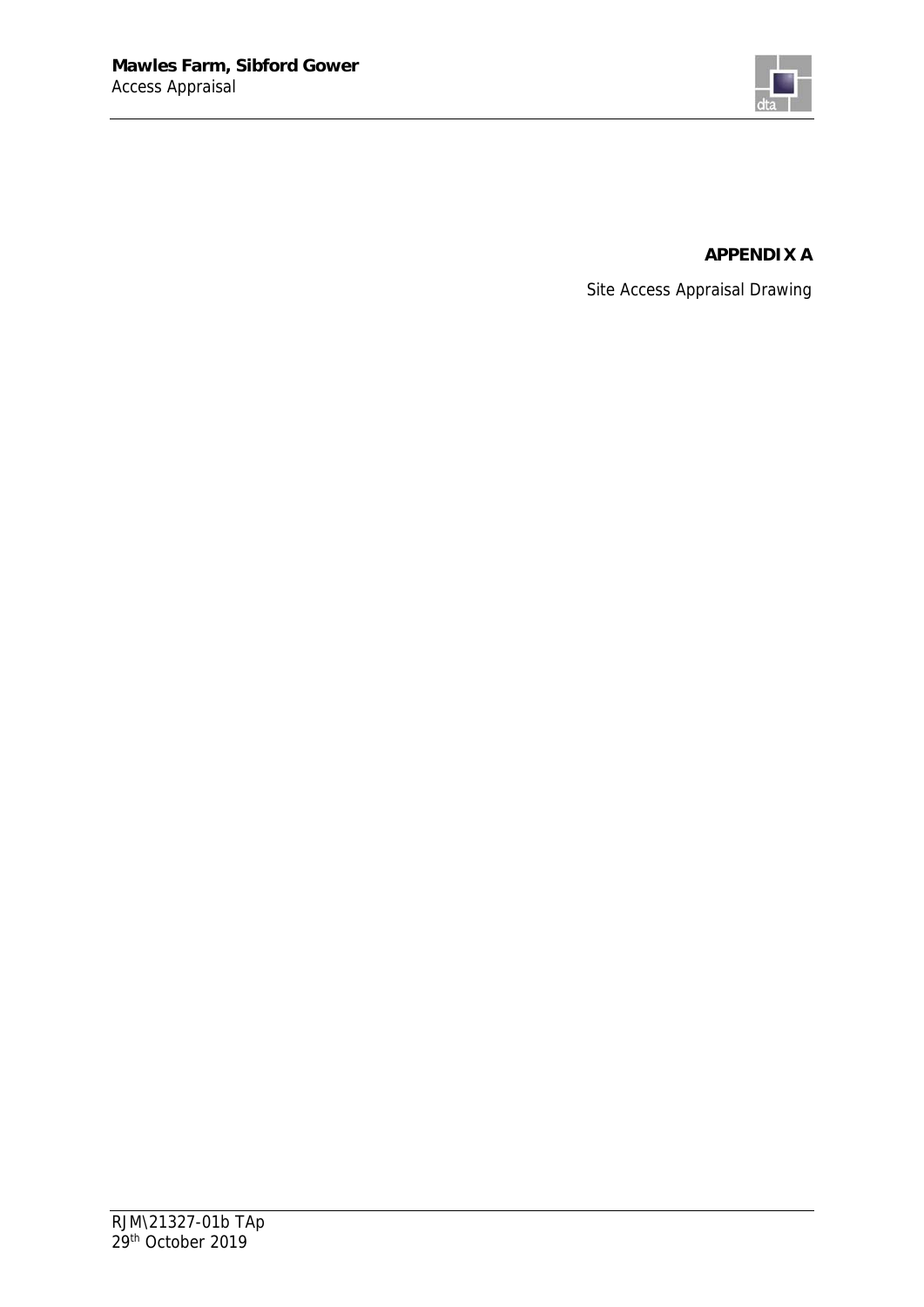

| <b>JOB TITLE</b>                                      |                        | MAWLES FARM ACCESS |                   | CLIENT<br>MR & MRS BROOM |                      |
|-------------------------------------------------------|------------------------|--------------------|-------------------|--------------------------|----------------------|
| <b>DRAWING TITLE</b><br>INITIAL SITE ACCESS APPRAISAL |                        |                    |                   |                          |                      |
| <b>SCALE</b><br>1:500@A3                              | DRAWN BY<br><b>RJM</b> | DATE<br>09/08/19   | <b>DRAWING No</b> | $21327 - 01$             | <b>REVISION</b><br>В |

dta

| Henley-in-Arden             |
|-----------------------------|
| Warwickshire B95 5AW        |
| Tel: +44(0)1564 793598      |
| Fax: +44(0)1564 793983      |
| www.dtatransportation.co.uk |